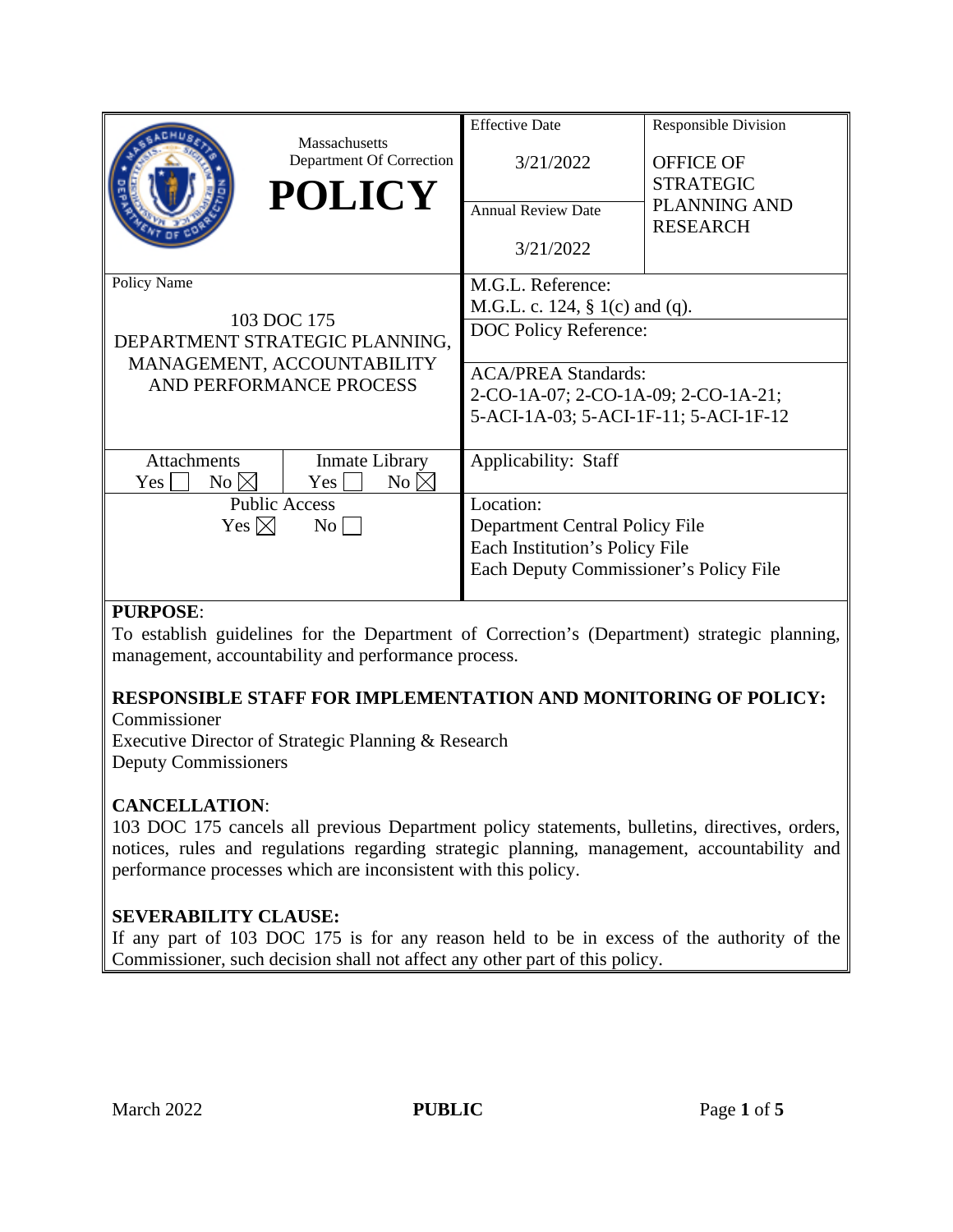# **TABLE OF CONTENTS**

| 175.01 | <b>Planning Statement</b>                                     | 3              |
|--------|---------------------------------------------------------------|----------------|
| 175.02 | <b>Strategic Planning</b>                                     | 3              |
| 175.03 | Leadership, Management, Accountability and Performance (LMAP) | 3              |
| 175.04 | <b>Performance Measures</b>                                   | 4              |
| 175.05 | Data and Research                                             | $\overline{4}$ |
| 175.06 | Requests for Information                                      | $\overline{4}$ |
| 175.07 | <b>Other Departmental Reports</b>                             | 5              |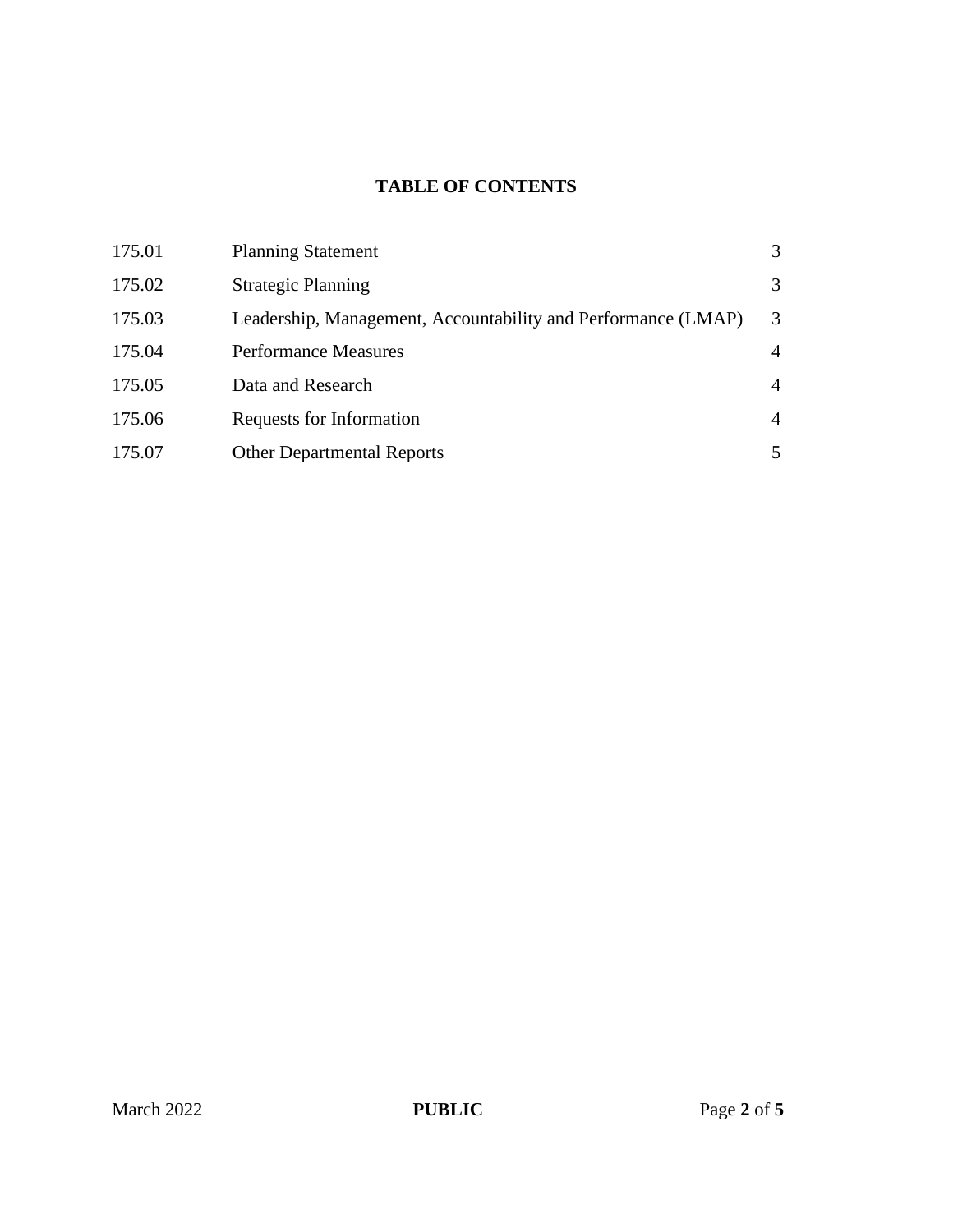#### **175.01 PLANNING STATEMENT**

Planning is a process to accomplish an agency's purpose; defining and setting goals for future organizational performance on the basis of objectives while keeping in consideration of resources. Planning is deciding in advance how to bridge the gap from where an organization is to where it wants to be.

## **175.02 STRATEGIC PLANNING**

Strategic planning is the formal consideration of an organization's future course. The Department shall promulgate a multi-year strategic plan which shall provide an overarching framework for the agency by formulating goals and transferring those goals into measurable objectives and key strategies. Said strategic plan shall serve as an operational tool for the Department to align and guide action plans with goals and objectives. Action plans are specific activities used to implement a strategy. The Commissioner is responsible for the execution of the planning function. The Executive Director of Strategic Planning and Research shall coordinate the implementation of the strategic plan and adhere to the following:

- a) Ensure that the strategic plan is developed by a cross-section of employees whose participation is documented;
- b) Ensure that the goals are clearly defined, realistic and measurable;
- c) Annually review and update the strategic plan;
- d) Ensure that the strategic plan incorporates a vision and mission statement.

The contents of the strategic plan shall include at a minimum:

- a) Vision and mission statements;
- b) Situational analyses;
- c) Population trends and projections;
- d) Goals, objectives, key strategies and performance measures.

The Commissioner and Deputy Commissioners shall communicate the strategic plan to all staff and shall use the plan to set forth specific goals and objectives for their staff. These goals may be set via personnel performance rating systems, institutional or divisional performance measures, and Leadership, Management, Accountability and Performance (LMAP) discussions.

#### **175.03 LEADERSHIP, MANAGEMENT , ACCOUNTABILITY AND PERFORMANCE (LMAP)**

The Department promotes the use of data driven decisions and shall utilize a quality leadership, management, accountability and performance (LMAP) system

**PUBLIC** Page 3 of 5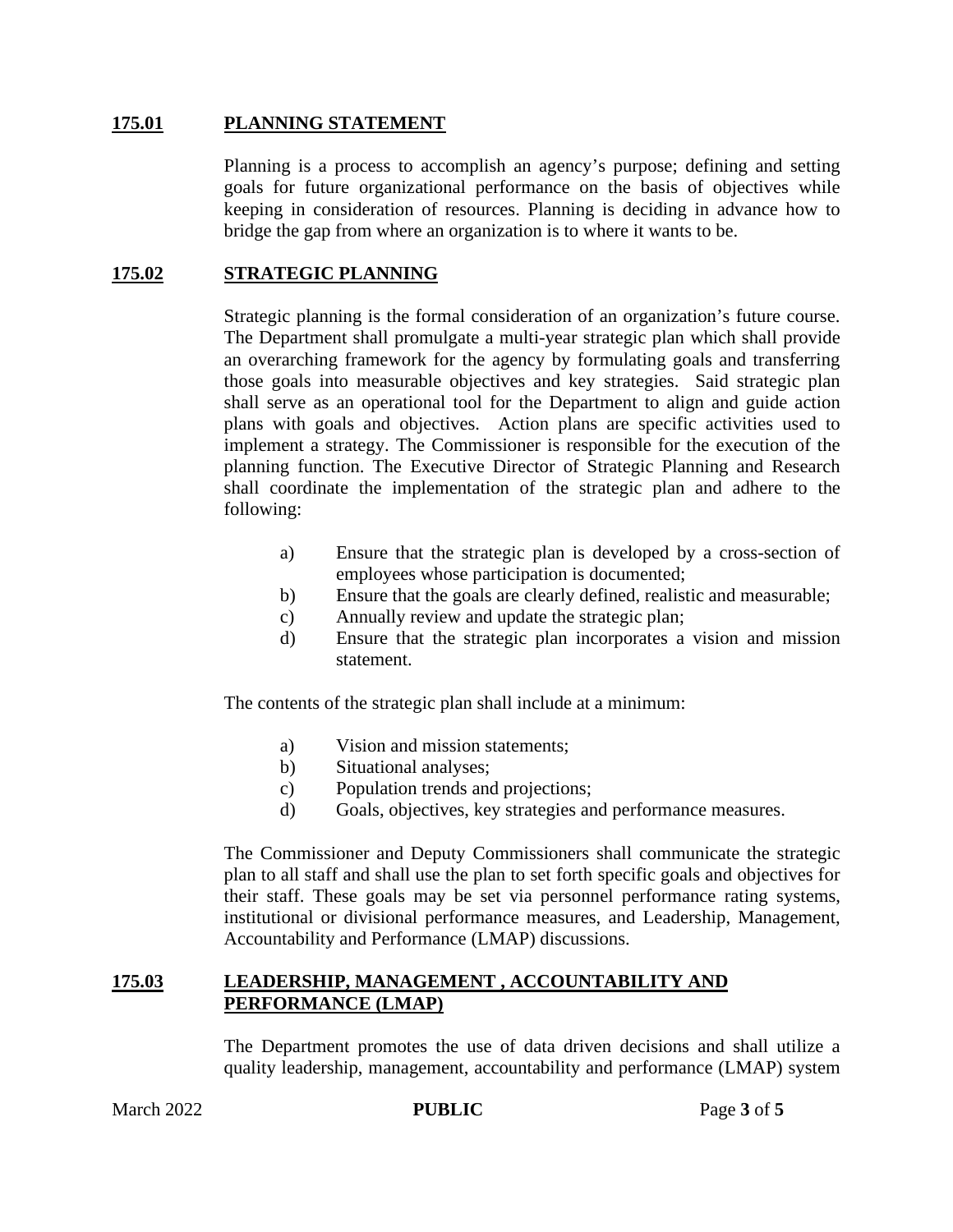to measure and improve performance. This system shall include practices and tools for continually measuring, analyzing, and communicating Department and institutional performance.

LMAP is a tool that promotes the sharing of current information to achieve better results. Its purpose is to create a forum for an open and honest discussion about agency, institutional and divisional initiatives, practices and priorities. Its focus is on results that are measured and monitored. There are two (2) types of forums:

- a) Agency forum discussing performance measures data to form action plans addressing critical needs of the Department's strategic plan;
- b) Internal forum discussing performance measures data to form an action plan addressing specific needs of the institution/division and focused on the goals as directed by the relevant Deputy Commissioner and aligned with the strategic plan.

#### **175.04 PERFORMANCE MEASURES**

Performance measures are a critical component of enhancing the quality and effectiveness of correctional practices. To that end, the Department shall make every effort to fully contribute information to the Association of State Correctional Administrators (ASCA) Performance Based Measures System (PBMS). Additionally, Deputy Commissioners shall ensure that their staffs continue to collect or build performance measures that are manageable, relevant and are aligned with the strategic plan so that these measures can be used in the LMAP process and to enhance performance and achieve results.

## **175.05 DATA AND RESEARCH**

The Department shall maintain timely and accurate information to increase its ability to measure and improve performance. The most current and validated data and research shall be utilized using LMAP strategic planning and resource allocation. Publications and reports prepared by the Division of Research and Planning as well as other entities of the agency shall be current and made available to staff to serve as a resource for building performance measures and addressing Department goals and objectives.

#### **175.06 REQUESTS FOR INFORMATION**

The need for information relating to inmate data, statistics and research is critical to daily activities. As such, the Research and Planning Division is the resource for processing the information needed or referring the request to the Executive Office of Technology Services and Security (EOTSS) or another area better equipped to respond. As the first responder to requests for information and in order to respond

**PUBLIC** Page 4 of 5